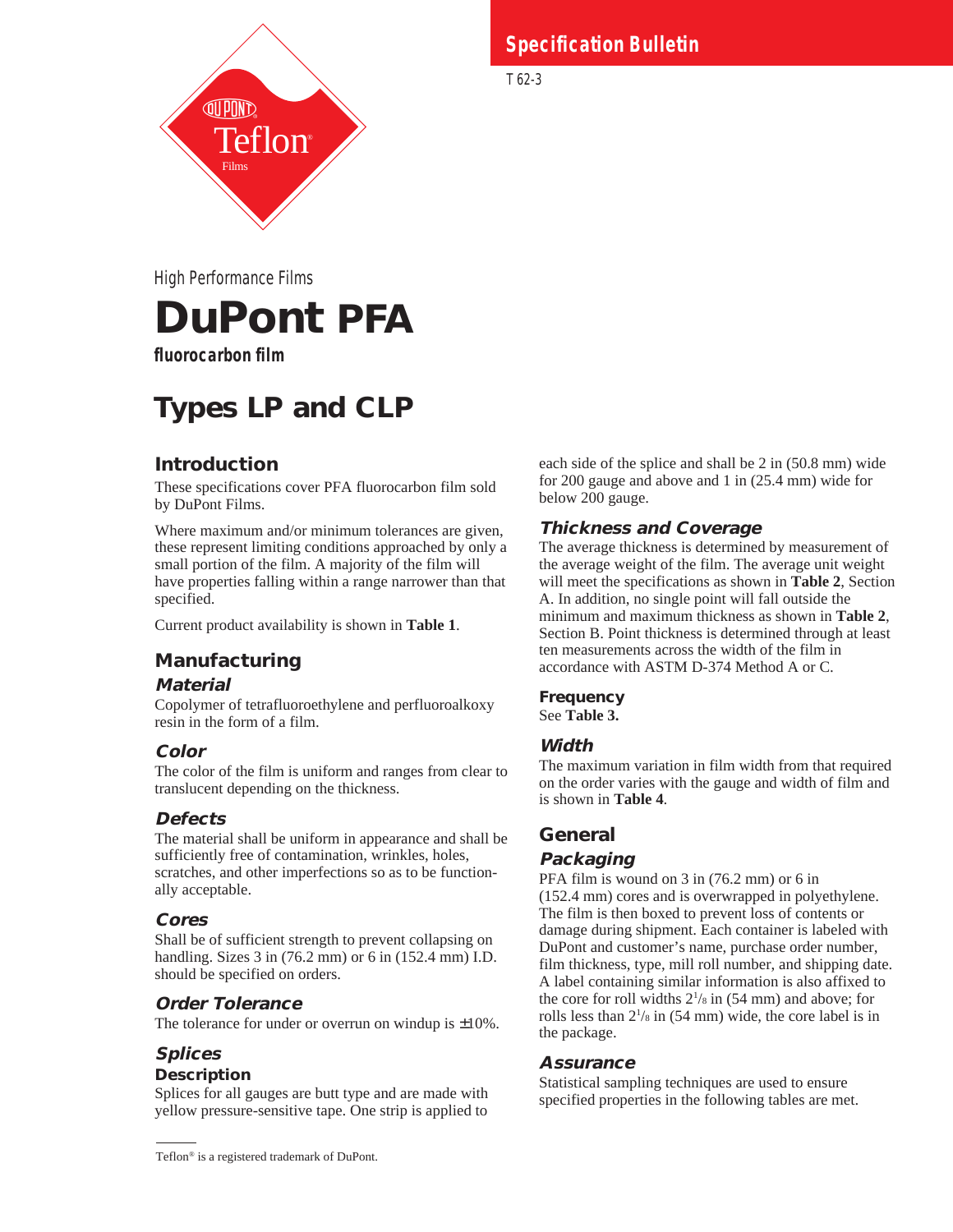**Table 1 Availability of DuPont PFA Fluorocarbon Film**

|             | Gauge   |          |          |         |         |         |         |         |         |          |          |  |
|-------------|---------|----------|----------|---------|---------|---------|---------|---------|---------|----------|----------|--|
| <b>Type</b> | 50      | 100      | 200      | 500     | 750     | 1000    | 2000    | 3000    | 6000    | 9000     | 12500    |  |
| LP          | $\star$ | $^\star$ | $\star$  | $\star$ | $\star$ | $\star$ | $\star$ | $\star$ | $\star$ | $^\star$ | $^\star$ |  |
| <b>CLP</b>  |         | *        | $^\star$ |         |         |         |         |         |         |          |          |  |

\*Available

**Note:** Specifications apply to gauges and type available as indicated.

#### **Table 2 Maximum Allowable Splices/Roll Types: LP and CLP**

| Put-Up |                          |                |                           |                                                                                                                                                                                                                                                                                                                                                                                                                                                                                                                                                                                                                                                                                                                     |                |                |                |  |  |  |  |  |  |
|--------|--------------------------|----------------|---------------------------|---------------------------------------------------------------------------------------------------------------------------------------------------------------------------------------------------------------------------------------------------------------------------------------------------------------------------------------------------------------------------------------------------------------------------------------------------------------------------------------------------------------------------------------------------------------------------------------------------------------------------------------------------------------------------------------------------------------------|----------------|----------------|----------------|--|--|--|--|--|--|
|        | 0.D., in                 |                |                           |                                                                                                                                                                                                                                                                                                                                                                                                                                                                                                                                                                                                                                                                                                                     |                |                |                |  |  |  |  |  |  |
|        | 3-in Cores<br>6-in Cores |                |                           |                                                                                                                                                                                                                                                                                                                                                                                                                                                                                                                                                                                                                                                                                                                     |                |                |                |  |  |  |  |  |  |
| Gauge  | 6                        | $< 7^{1}/_{2}$ | $7^{1/2}$                 | $< 9^{1}/_{2}$                                                                                                                                                                                                                                                                                                                                                                                                                                                                                                                                                                                                                                                                                                      | $9^{1}/_{2}$   | 11             |                |  |  |  |  |  |  |
| 50     |                          |                |                           |                                                                                                                                                                                                                                                                                                                                                                                                                                                                                                                                                                                                                                                                                                                     | 3              | 4              | 7              |  |  |  |  |  |  |
| 100    | 2                        | $\overline{2}$ | $\ensuremath{\mathsf{3}}$ | 4                                                                                                                                                                                                                                                                                                                                                                                                                                                                                                                                                                                                                                                                                                                   | $\overline{2}$ | 3              | 4              |  |  |  |  |  |  |
| 200    | 1                        | 1              | $\overline{2}$            | 3                                                                                                                                                                                                                                                                                                                                                                                                                                                                                                                                                                                                                                                                                                                   | 1              | 2              | 3              |  |  |  |  |  |  |
| 500    | 1                        | 1              | $\overline{2}$            | 3                                                                                                                                                                                                                                                                                                                                                                                                                                                                                                                                                                                                                                                                                                                   | 1              | $\overline{2}$ | 3              |  |  |  |  |  |  |
| 750    | 1                        | 1              | $\sqrt{2}$                | $\mathfrak{Z}$                                                                                                                                                                                                                                                                                                                                                                                                                                                                                                                                                                                                                                                                                                      | 1              | 1              | 3              |  |  |  |  |  |  |
| 1000   |                          |                |                           |                                                                                                                                                                                                                                                                                                                                                                                                                                                                                                                                                                                                                                                                                                                     |                |                | 3              |  |  |  |  |  |  |
| 2000   |                          |                |                           |                                                                                                                                                                                                                                                                                                                                                                                                                                                                                                                                                                                                                                                                                                                     |                |                | $\overline{2}$ |  |  |  |  |  |  |
| 3000   |                          |                |                           |                                                                                                                                                                                                                                                                                                                                                                                                                                                                                                                                                                                                                                                                                                                     | 1              |                | $\overline{2}$ |  |  |  |  |  |  |
| 6000   |                          |                |                           |                                                                                                                                                                                                                                                                                                                                                                                                                                                                                                                                                                                                                                                                                                                     |                |                | 2              |  |  |  |  |  |  |
| 9000   |                          |                |                           | $\begin{array}{c} \blacksquare \quad \blacksquare \quad \blacksquare \quad \blacksquare \quad \blacksquare \quad \blacksquare \quad \blacksquare \quad \blacksquare \quad \blacksquare \quad \blacksquare \quad \blacksquare \quad \blacksquare \quad \blacksquare \quad \blacksquare \quad \blacksquare \quad \blacksquare \quad \blacksquare \quad \blacksquare \quad \blacksquare \quad \blacksquare \quad \blacksquare \quad \blacksquare \quad \blacksquare \quad \blacksquare \quad \blacksquare \quad \blacksquare \quad \blacksquare \quad \blacksquare \quad \blacksquare \quad \blacksquare \quad \blacksquare \quad \blacksquare \quad \blacksquare \quad \blacksquare \quad \blacksquare \quad \blacks$ |                |                | $\overline{2}$ |  |  |  |  |  |  |
| 12500  |                          |                |                           |                                                                                                                                                                                                                                                                                                                                                                                                                                                                                                                                                                                                                                                                                                                     |                |                | 2              |  |  |  |  |  |  |

| Table 4<br><b>Roll Width Tolerance, in</b> |                             |  |  |  |  |  |  |  |
|--------------------------------------------|-----------------------------|--|--|--|--|--|--|--|
| Web Width, in                              |                             |  |  |  |  |  |  |  |
| Gauge                                      | All Standard Web Widths, in |  |  |  |  |  |  |  |
| 50 through 2000<br>Over 2000               | $+1/16$<br>$+1/8$           |  |  |  |  |  |  |  |

**Note:** Variation in film width shall not exceed these limits.

**Note:** Minimum distance between the end of the splice and the end or start of a slit roll shall not be less than 100 ft for film 500 gauge and under, 60 ft for 1000LP, 50 ft for 2000LP and 3000LP, 30 ft for 6000LP, and 14 ft for 9000LP.

| Table 3                                                 |
|---------------------------------------------------------|
| <b>DuPont PFA Fluorocarbon Film Thickness Tolerance</b> |
| Types: LP and CLP                                       |

|                |                              |                      | A                                                |         |      |         | в                          | C                                |        |        |  |
|----------------|------------------------------|----------------------|--------------------------------------------------|---------|------|---------|----------------------------|----------------------------------|--------|--------|--|
| <b>Nominal</b> | <b>Nominal</b><br>Thickness, |                      | <b>Average Thickness</b><br>Unit Weight, $g/m^2$ |         |      |         | Single<br>Point Thickness* | Area Factor, ft <sup>2</sup> /lb |        |        |  |
| Gauge          | in                           | Min.<br>Nom.<br>Max. |                                                  | % Var.  | Min. | Max.    | Nom.                       | Min.                             | Max.   |        |  |
| 50             | 0.0005                       | 27.28                | 24.55                                            | 30.01   | ±10  | 0.00035 | 0.00065                    | 178.97                           | 162.70 | 198.87 |  |
| 100            | 0.0010                       | 54.56                | 49.10                                            | 60.02   | ±10  | 0.00070 | 0.00130                    | 89.49                            | 81.35  | 99.43  |  |
| 200            | 0.0020                       | 109.12               | 98.20                                            | 120.03  | ±10  | 0.00150 | 0.00250                    | 44.74                            | 40.67  | 49.72  |  |
| 500            | 0.0050                       | 272.80               | 245.52                                           | 300.08  | ±10  | 0.0040  | 0.0060                     | 17.90                            | 16.27  | 19.90  |  |
| 750            | 0.0075                       | 409.20               | 400.40                                           | 418.00  | ±10  | 0.0055  | 0.0085                     | 12.43                            | 12.20  | 14.92  |  |
| 1000           | 0.0100                       | 545.60               | 491.04                                           | 600.16  | ±10  | 0.0085  | 0.0115                     | 8.95                             | 8.13   | 9.94   |  |
| 2000           | 0.0200                       | 1091.20              | 982.08                                           | 1200.32 | ±10  | 0.0170  | 0.0230                     | 4.47                             | 4.06   | 4.96   |  |
| 3000           | 0.0300                       | 1636.80              | 1565.60                                          | 1710.00 | ±10  | 0.0260  | 0.0340                     | 2.98                             | 2.71   | 3.31   |  |
| 6000           | 0.0600                       | 3273.60              | 2946.24                                          | 3600.24 | ±10  | 0.0540  | 0.0660                     | 1.49                             | 1.35   | 1.66   |  |
| 9000           | 0.0900                       | 4910.40              | 4419.36                                          | 5401.44 | ±10  | 0.0810  | 0.0990                     | 0.99                             | 0.90   | 1.10   |  |
| 12500          | 0.1250                       | 6820.00              | 6480.00                                          | 7160.00 | ±10  | 0.1350  | 0.1100                     | 0.71                             | 0.65   | 0.79   |  |

**Note:** Determined by using lowest and highest thickness readings of ten measurements across the film per ASTM D-374 Method A or C.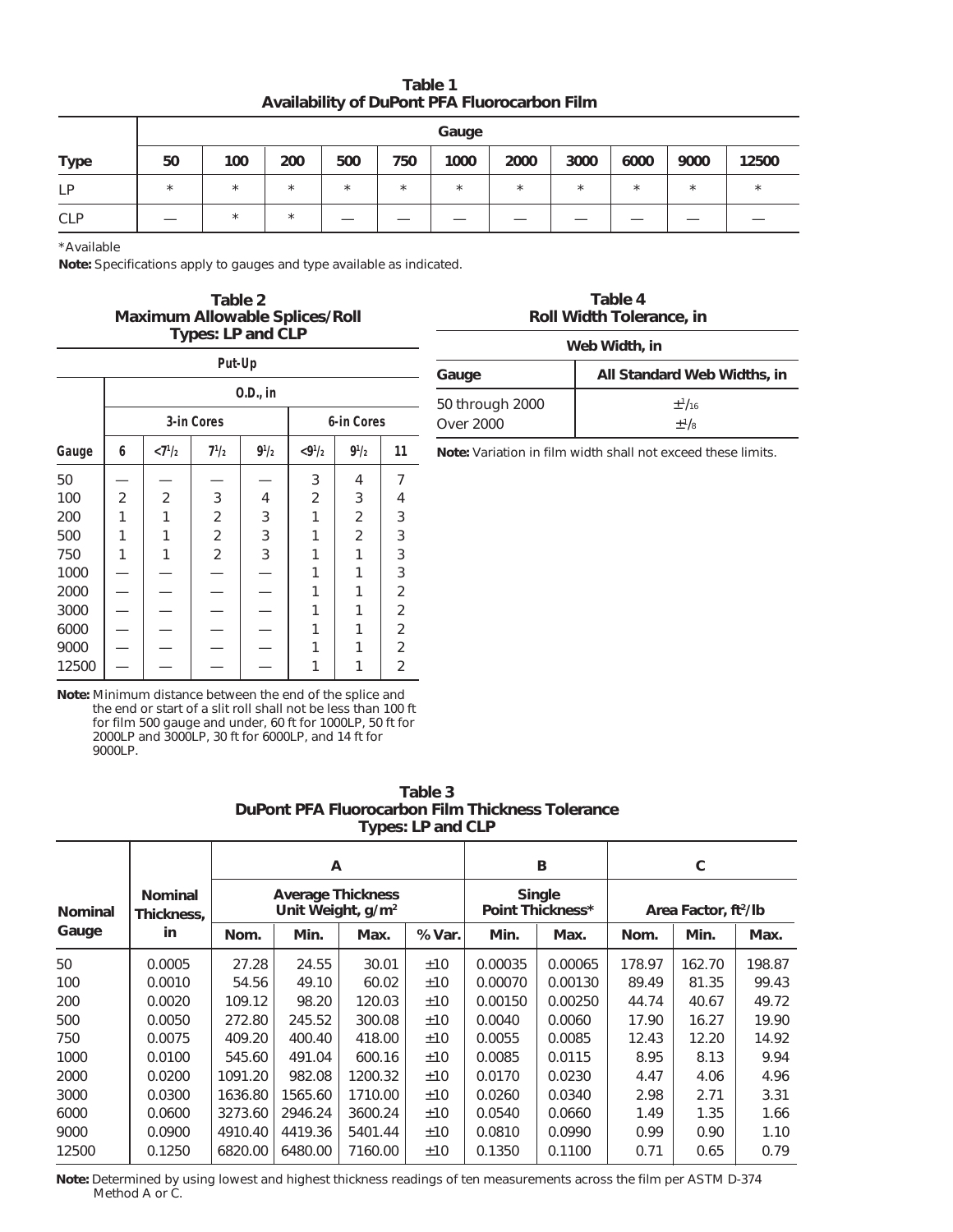|                                                                | <b>Film Gauge</b>  |        |      |      |                            |      |      |                                                                                    |           |           |                    |                                                                                                                                                                                                                                                                 |  |
|----------------------------------------------------------------|--------------------|--------|------|------|----------------------------|------|------|------------------------------------------------------------------------------------|-----------|-----------|--------------------|-----------------------------------------------------------------------------------------------------------------------------------------------------------------------------------------------------------------------------------------------------------------|--|
| Property                                                       | 50                 | 100    | 200  | 500  | 750                        | 1000 | 2000 | 3000                                                                               | 6000      | 9000      | 12500              | <b>Method</b>                                                                                                                                                                                                                                                   |  |
| Dielectric Strength,<br>V/mil, AC                              | 3000               | 3000   | 2700 | 1800 | 1600                       | 1400 | 1000 | <b>NS</b>                                                                          | <b>NS</b> | <b>NS</b> | NS.                | Average of ten samples tested<br>per ASTM D-149 Method A. Flat<br>sheets in air placed between<br>1/4 in diameter brass electrodes<br>with $\frac{1}{32}$ in edge radius and<br>subjected to 60 Hz AC<br>voltage rise at 500 V/sec to the<br>breakdown voltage. |  |
| Dielectric Constant<br>(at 25°C, 1000 Hz), Max.                |                    | 2.15   |      |      |                            |      |      | ASTM D-150. Result is average<br>of five tests using measured<br>sample thickness. |           |           |                    |                                                                                                                                                                                                                                                                 |  |
| <b>Dissipation Factor</b><br>(at 25°C, 1000 Hz), Max.          |                    | 0.0005 |      |      | ASTM D-150, same as above. |      |      |                                                                                    |           |           |                    |                                                                                                                                                                                                                                                                 |  |
| Volume Resistivity,<br>ohm cm at 23°C, Min.                    | $1 \times 10^{16}$ |        |      |      |                            |      |      |                                                                                    |           |           | <b>ASTM D-257.</b> |                                                                                                                                                                                                                                                                 |  |
| Surface Resistivity,<br>ohm (per sq.) at 23°C,<br>38% RH, Min. | $1 \times 10^{15}$ |        |      |      |                            |      |      |                                                                                    |           |           | <b>ASTM D-257.</b> |                                                                                                                                                                                                                                                                 |  |

#### **Table 5 Property Value, Types LP and CLP**

NS = No Specification

|                                                                                     | <b>Film Gauge</b> |               |            |            |               |              |            |                     |            |                    |            |                                                                                                                                                                                                                                         |
|-------------------------------------------------------------------------------------|-------------------|---------------|------------|------------|---------------|--------------|------------|---------------------|------------|--------------------|------------|-----------------------------------------------------------------------------------------------------------------------------------------------------------------------------------------------------------------------------------------|
| <b>Property</b>                                                                     | 50                | 100           | 200        | 500        | 750           | 1000         | 2000       | 3000                | 6000       | 9000               | 12500      | <b>Method</b>                                                                                                                                                                                                                           |
| Tensile Strength,<br>psi, 25°C, Min.                                                | 2000              | 2000          | 2200       | 2200       | 2200          | 2200         | 2500       | 2500                | 2500       | 2500               | 2500       | ASTM D-882 for ≤10 mil thickness.<br>ASTM D-638 for >10 mil thickness,<br>2 in/min testing speed.                                                                                                                                       |
| Elongation at Break,<br>%, Min.                                                     | 150               | 150           | 200        | 250        | 250           | 250          | 250        | 250                 | 250        | 250                | 250        | Same as above method.                                                                                                                                                                                                                   |
| Shrinkage, %,<br>Max. at 200°C<br>MD<br>TD                                          | ±5<br>±5          | ±5<br>±5      | ±3<br>$+3$ | ±3<br>$+3$ | ±3<br>$\pm$ 3 | $+2$<br>$+2$ | $+2$<br>±2 | $+2$<br>$+2$        | ±2<br>$+2$ | $+2$<br>$+2$       | $+2$<br>±2 | Average of five measurements<br>on room temperature samples<br>before and after each test.<br>Each specimen, $4$ in $\times$ $4$ in<br>freely suspended in an oven<br>controlled to $200^{\circ}$ C $\pm$ 1°C.<br>Exposure time 0.5 hr. |
| Tear Strength, g/mil,<br>Min.                                                       | 15                | 15            | 20         | 25         | 25            | 40           | 40         |                     |            |                    |            | Elmendorf ASTM D-1922.                                                                                                                                                                                                                  |
| Cementability<br>(Type CLP film<br>only), Min. peel<br>strength in g/in<br>of width |                   | 300           | 750        | 1500       |               |              |            |                     |            |                    |            | Use DuPont adhesive<br>#68040 on Aldine #1200<br>aluminum sheet (0.019 in<br>thickness). Peel Test at 180°<br>angle at peel rate 12 in/min.                                                                                             |
| Melt Temperature,<br><b>Melting Endotherm</b><br>Peak, °C                           |                   | $300 - 310$   |            |            |               |              |            |                     |            | ASTM D-3307 (DTA). |            |                                                                                                                                                                                                                                         |
| Density, g/cm <sup>3</sup> , 23°C                                                   |                   | $2.12 - 2.18$ |            |            |               |              |            | <b>ASTM D-1505.</b> |            |                    |            |                                                                                                                                                                                                                                         |

#### **Table 6 Property Value, Types LP and CLP**